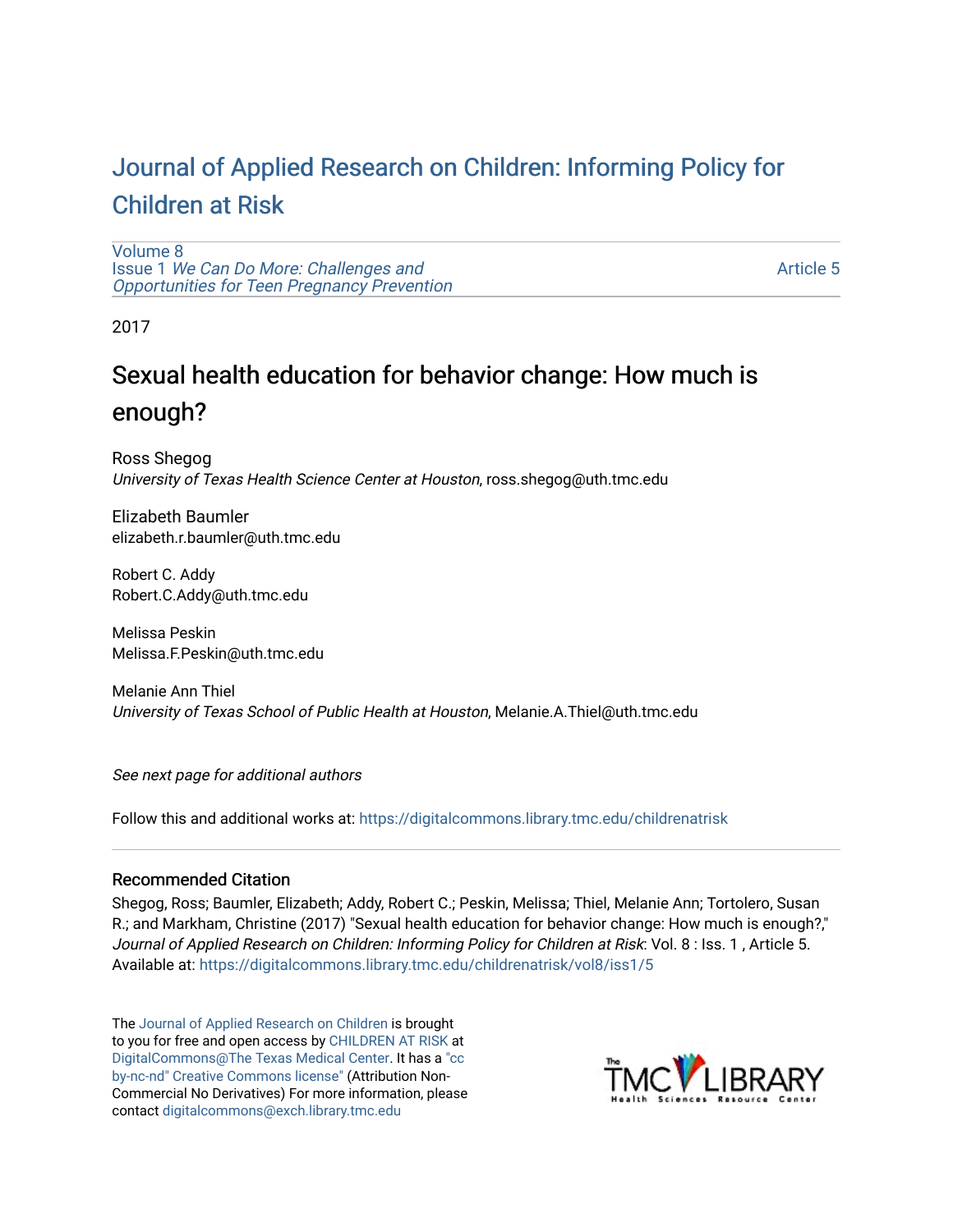## Sexual health education for behavior change: How much is enough?

#### Acknowledgements

Acknowledgments: All authors contributed to the concept and design of the study and the process of drafting and revising the manuscript. No authors have any potential conflicts of interest. This study was funded by Centers for Disease Control and Prevention Grant 5U48DP000057 and by United States Department of Health and Human Services, Adolescent Family Life, Grant 90XF0036. The findings and conclusions in this report are those of the authors and do not necessarily represent the official position of the CDC. The study is registered at www.clinicaltrials.gov. The study is registered at www.clinicaltrials.gov (#U48/DP000057). The authors thank school district personnel and students for their participation.

#### Authors

Ross Shegog, Elizabeth Baumler, Robert C. Addy, Melissa Peskin, Melanie Ann Thiel, Susan R. Tortolero, and Christine Markham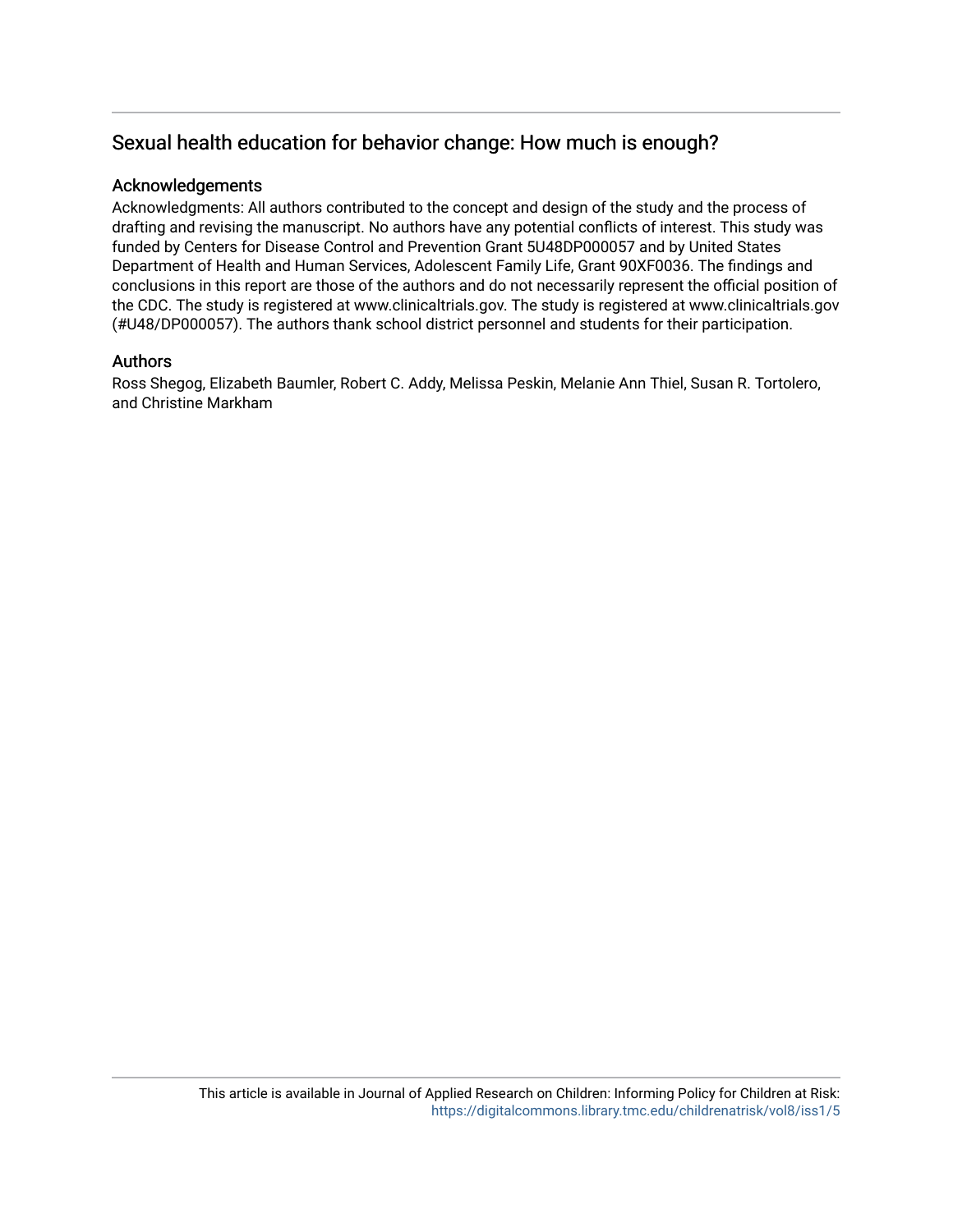## **INTRODUCTION**

In the United States, adolescents 15 to 24 years of age account for nearly half of new cases of sexually transmitted infection (STI) each year, and female adolescents 15 to 19 years of age account for 24.2 of every 1000 births, 17% of which are repeat births.<sup>1,2</sup> The provision of evidence-based sexual health curricula is indicated.<sup>1,2</sup> To be effective, curricula need to be implemented with adequate fidelity to enable students to have exposure to core content.<sup>3</sup> However, successful implementation of sexual health curricula in school settings is often compromised by competing academic priorities. For example, standardized testing schedules can reduce the time available to provide effective sexual health curricula. Thus, it becomes important to understand the association between the quantity and quality of program exposure (or "dose") and students' sexual health behavior. Understanding the required time-on-task (number of lessonhours) and the type of sexual health topics most associated with delayed sexual initiation may enable the implementation of evidence-based programs within an increasingly "crowded" academic program without compromising their effectiveness.

## **Time-on-Task**

To date, little research has been conducted to determine the relative effect of lesson exposure ("dosage") to an evidence-based program on sexual initiation in youth. At the middle school level, sexual health curricula that are effective in delaying initiation of sex vary widely from six 45-minute sessions (Positive Prevention) to 65 lessons across seventh and eighth grades (Reach for Health Community Youth Service) (**Table 1**).4-6 Estimates of the time-on-task of sexual health instruction required to influence sexual health behavior also vary, principally as a function of students having a full exposure to a given curriculum.<sup>3,7-9</sup> Kirby et al associated lack of significant effect of the "Postponing Sexual Involvement" curriculum to, in part, the program's modest five-session duration, citing evidence that more extensive programs (averaging 15 sessions) had demonstrated greater effect.<sup>10</sup> A subsequent meta-analysis of school-based sexual health programs failed to establish that program duration had any effect on outcomes despite high variance in program delivery. 10,11 To date, little independent analysis has been conducted to focus on the effect of exposure.

## **Content Topics**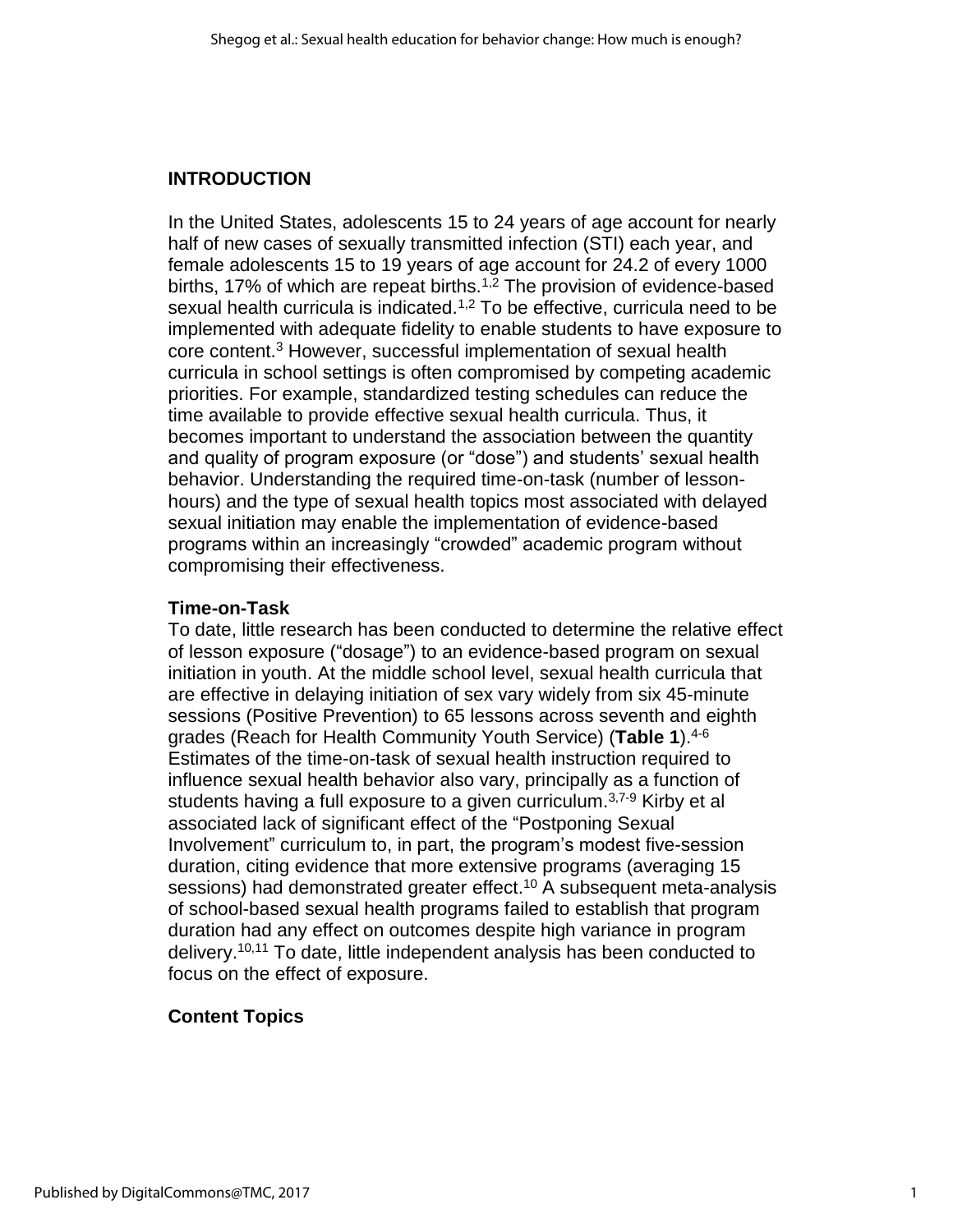Theory-based and empirically based content and methods have also been cited as important in delaying sexual initiation, and comprehensive recommendations exist.<sup>12,13</sup> Sexual health curricula typically provide an array of content (eg, understanding healthy relationships, setting personal rules, identifying risky situations, practicing refusal and negotiation skills in addition to risk reduction skills). The core content of an evidence-based program is the content that is considered most responsible for its effectiveness.<sup>14</sup> Core content is often identified by curriculum developers on the basis of program objectives, but studies empirically evaluating the relative effect of exposure to different sexual health topics are lacking.

The purpose of this study was to determine the association of lesson dosage of an evidence-based HIV/STI and pregnancy prevention curriculum (operationalized here by the *It's Your Game* curriculum) with delayed sexual initiation from middle school to high schools. 15,16 *It's Your Game … Keep It Real!* (*IYG*) is an evidence-based sexual health risk reduction curriculum for seventh and eighth grade middle school students<sup>15</sup> developed with a systematic design process, *Intervention*  Mapping,<sup>17</sup> and grounded in Social Cognitive Theory<sup>18</sup> and the Theory of Planned Behavior.<sup>19</sup> This 24-lesson hybrid (classroom and computerbased) curriculum comprises 12 lessons of 50 minutes each in the seventh grade and another 12 lessons in the eighth grade (**Table 2**). *IYG* integrates group-based classroom activities with individual computerbased interactive activities.<sup>20</sup> Learning activities are designed to have a positive effect on behavioral knowledge, self-efficacy, behavioral and normative beliefs, intentions, and environmental factors related to healthy dating relationships and delayed sexual initiation. Two randomized controlled trials, conducted in a large urban school district, demonstrated that seventh grade students exposed to *IYG* had significantly delayed sexual initiation by ninth grade follow-up (adjusted odds ratio [OR], 1.29; 95% CI, 1.02-1.64 and adjusted OR, 1.54; 95% CI, 1.20-1.99, respectively) compared with students not exposed to *IYG*. 15,16 These results suggested that *IYG* is a robust program for examining dosage effects.

Research questions comprised the following: (1) If time-on-task (total lesson-hours) and (2) exposure to particular sexual health topics are associated with significant delay in sexual initiation. This post hoc exploratory study is among the first to investigate empirically the association between exposure to an evidence-based sexual health program and delayed sexual initiation among middle school youth.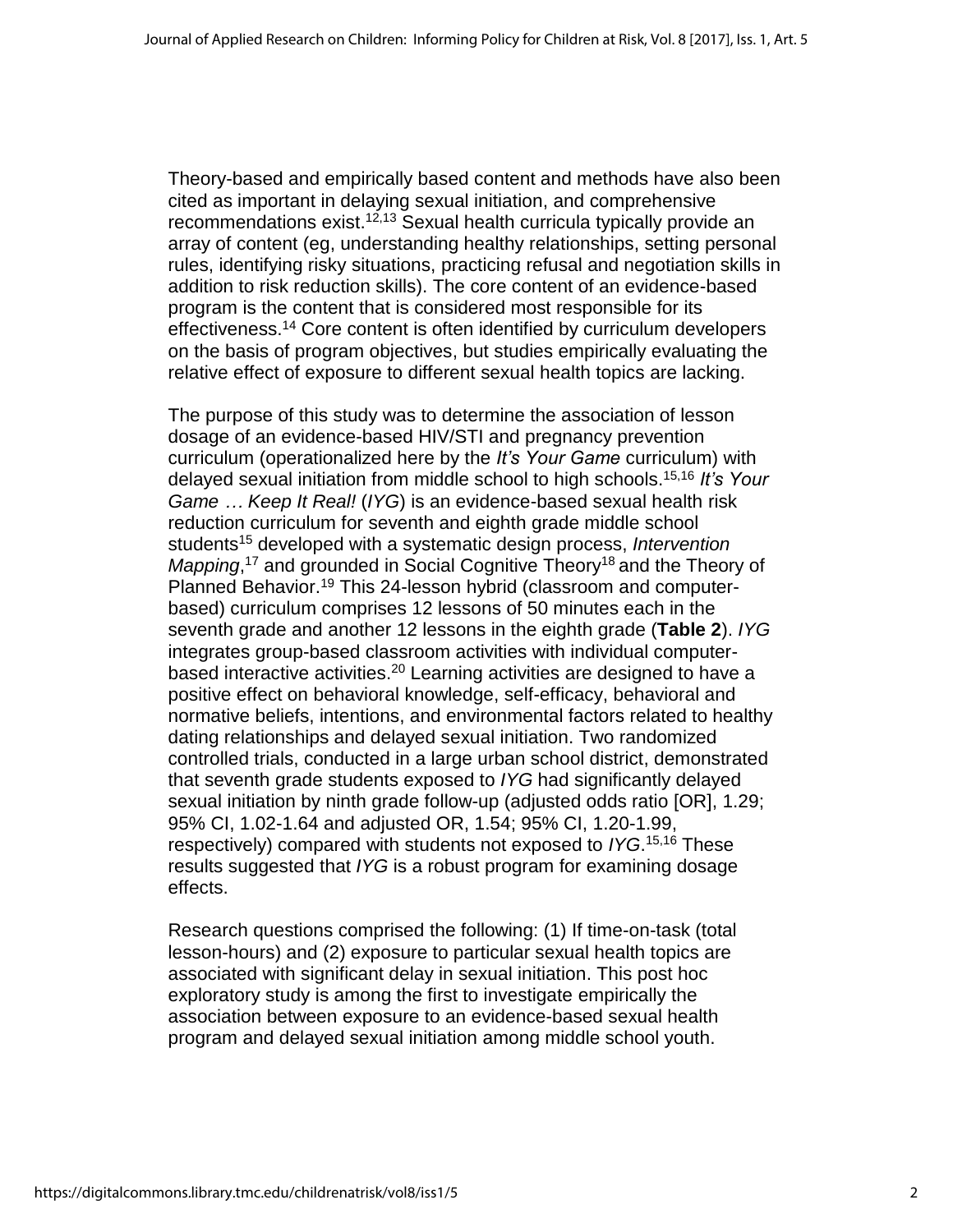#### **Table 1. Duration of Middle School HIV/STI and Pregnancy Prevention Curricula (for Students Younger Than 15 Years) With Evidence for Delaying Sexual Initiation<sup>1</sup>**

| <b>Curriculum</b>                                                           | <b>Grades</b> | <b>Session Type</b> | <b>Duration</b>                                                                                         |
|-----------------------------------------------------------------------------|---------------|---------------------|---------------------------------------------------------------------------------------------------------|
| <b>Adult Identity Mentoring</b><br>(Project AIM) <sup>25</sup>              |               | Small group         | 50-minute sessions ( $n=10$ ) delivered twice a week for 6 weeks                                        |
| Draw the Line/Respect the<br>Line <sup>26</sup>                             | $6 - 8$       | Classroom           | 45- to 50-minute sessions for grades 6 ( $n=5$ ), 7 ( $n=8$ ), and 8 ( $n=7$ )                          |
| Heritage Keepers <sup>27</sup>                                              | $7-9$         | Classroom           | 45-minute sessions ( $n=10$ ) or 90-minute sessions ( $n=5$ ) for each<br>grade                         |
| It's Your Game  Keep It<br>Real <sup>13,15</sup>                            | $7$ and $8$   | Classroom           | 45- to 50-minute sessions for grades $7$ (n=12) and 8 (n=12).                                           |
| It's Your Game-Tech <sup>3</sup>                                            | 8             | Computer            | 35-minute sessions (n=13)                                                                               |
| Positive Prevention <sup>4</sup>                                            | $9 - 12$      | Classroom           | 45-minute sessions for each grade (n=6)                                                                 |
| <b>Reach for Health Community</b><br>Youth Service (RFH-CYS) <sup>5,6</sup> | $7$ and $8$   | Classroom           | Sessions for grades 7 ( $n=35$ ) and 8 ( $n=30$ ) and community work<br>placement (3 h/wk for 30 weeks) |
| Reasons of the Heart <sup>28</sup>                                          |               | Classroom           | Sessions (n=20) delivered in consecutive class periods                                                  |

**Source: The National Campaign to Prevent Teen and Unplanned Pregnancy Effective Programs Database<sup>29</sup> and/or the Office of** Adolescent Health Programs for Replication $30$  and Peskin et al. $3$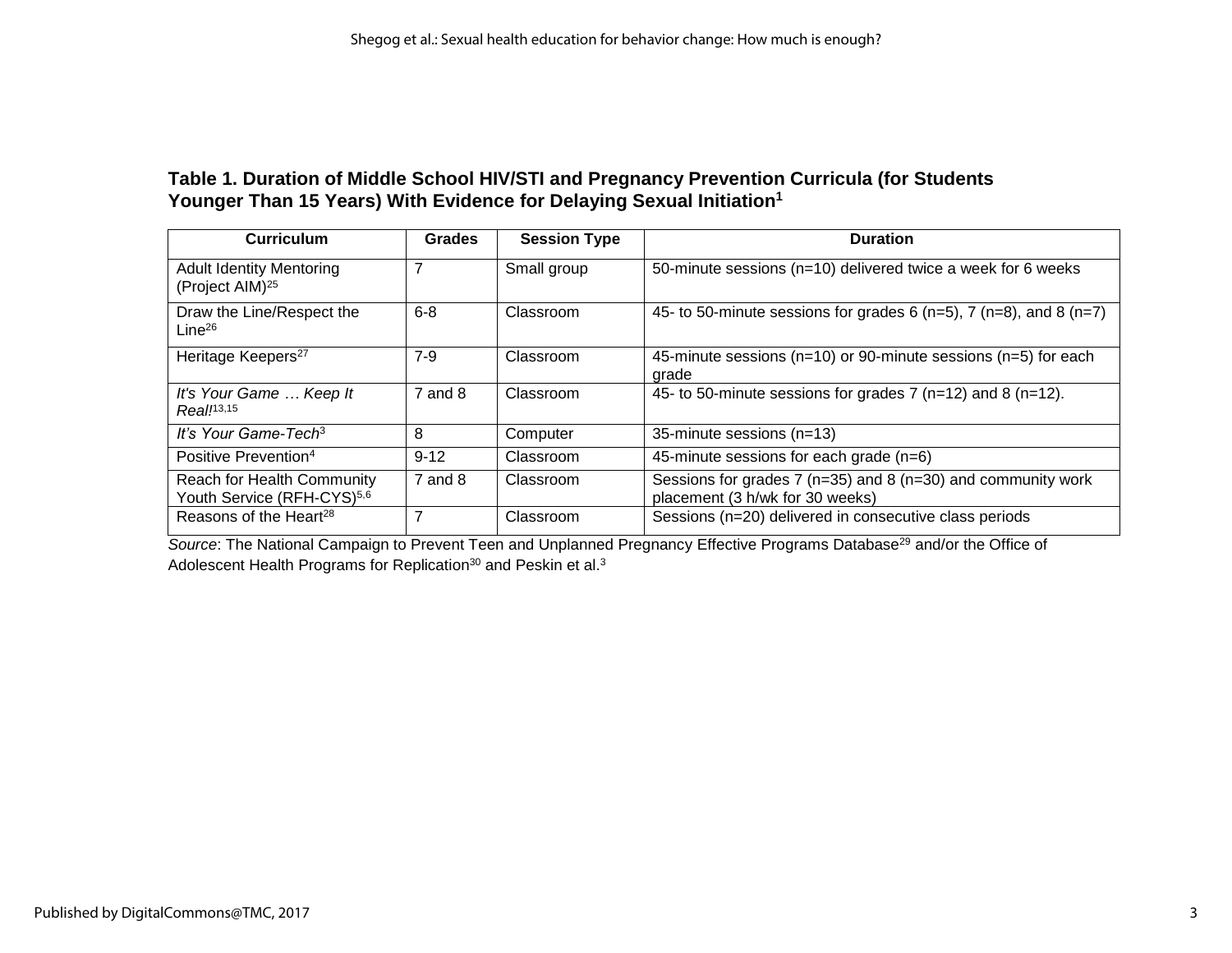#### **Table 2. Components of the** *IYG* **Curriculum, Including Exposure Variables of Lesson Hours and Sexual Health Topics**

| Component                                 |                                                               | <b>Seventh Grade</b>      |              |              |              |              |              |                |              |              | <b>Eighth Grade</b> |    |              |              |              |                           |                           |    | <b>Total</b> |              |              |                           |                  |                    |              |    |
|-------------------------------------------|---------------------------------------------------------------|---------------------------|--------------|--------------|--------------|--------------|--------------|----------------|--------------|--------------|---------------------|----|--------------|--------------|--------------|---------------------------|---------------------------|----|--------------|--------------|--------------|---------------------------|------------------|--------------------|--------------|----|
| Lessons                                   |                                                               | $\mathbf{1}$              | $\mathbf{2}$ | 3            | 4            | 5            | 6            | $\overline{7}$ | 8            | 9            | 10 <sup>°</sup>     | 11 | 12           | 13           | 14           | 15                        | 16                        | 17 | 18           | 19           | 20           | 21                        | 22               | 23                 | 24           | 24 |
| Session<br>type                           | Classroom                                                     | $\mathbf{x}$              | $\mathbf{x}$ |              | $\mathbf{x}$ |              | x            | $\mathbf{x}$   |              | $\mathbf{x}$ | $\mathbf{x}$        |    | $\mathbf{x}$ | $\mathbf{x}$ | $\mathbf{x}$ |                           | $\mathbf{x}$              |    | $\mathbf{x}$ |              | $\mathbf{x}$ |                           | $\mathbf{x}$     |                    | $\mathbf{x}$ | 15 |
|                                           | Computer                                                      |                           |              | $\mathbf{x}$ |              | $\mathbf{x}$ |              |                | $\mathbf{x}$ |              |                     | x  |              |              |              | $\mathbf{x}$              |                           | x  |              | $\mathbf{x}$ |              | $\mathbf{x}$              |                  | $\mathbf{x}$       |              | 9  |
|                                           | Number of lesson hours                                        | $\mathbf{1}$              |              | 1            | 1            | $\mathbf{1}$ | $\mathbf{1}$ | $\mathbf{1}$   | $\mathbf{1}$ | $\mathbf{1}$ | $\mathbf{1}$        | 1  | $\mathbf{1}$ | $\mathbf{1}$ | 1            | 1                         |                           | 1  | $\mathbf{1}$ | $\mathbf{1}$ | $\mathbf{1}$ | -1                        |                  | 1                  |              | 24 |
| Primary                                   | Introduction/wrap-up                                          | $\boldsymbol{\mathsf{x}}$ |              |              |              |              |              |                |              |              |                     |    | x            | $\mathbf{x}$ |              |                           |                           |    |              |              |              |                           |                  | $\pmb{\mathsf{x}}$ | $\mathbf{x}$ | 5  |
| content of<br>each<br>lesson <sup>1</sup> | Healthy friendships                                           |                           | x            | X            |              |              |              |                |              |              |                     |    |              |              |              |                           |                           |    |              |              |              |                           |                  |                    |              | 2  |
|                                           | Setting personal limits:<br>general refusal skills            |                           |              |              | x            | $\mathbf{x}$ | x            | $\mathbf{x}$   |              |              |                     |    |              |              |              |                           |                           |    |              |              |              |                           |                  |                    |              | 4  |
|                                           | HIV/STI transmission and<br>pregnancy consequences            |                           |              |              |              |              |              |                | x            | $\mathbf{x}$ |                     |    |              |              | x            | $\boldsymbol{\mathsf{x}}$ | $\boldsymbol{\mathsf{x}}$ |    |              |              |              |                           |                  |                    |              | 5  |
|                                           | Healthy dating<br>relationships                               |                           |              |              |              |              |              |                |              |              |                     |    |              |              |              |                           |                           |    |              |              | x            | $\boldsymbol{\mathsf{x}}$ |                  |                    |              | 2  |
|                                           | Setting personal limits:<br>sexual refusal skills             |                           |              |              |              |              |              |                |              |              | $\mathbf{x}$        | x  |              |              |              |                           |                           |    | x            | x            |              |                           | $\boldsymbol{x}$ |                    |              | 5  |
|                                           | Risk reduction strategies:<br>condom use and<br>contraception |                           |              |              |              |              |              |                | $x^2$        |              |                     |    |              |              |              |                           |                           | x  |              |              |              |                           |                  |                    |              |    |

STI, sexually transmitted infection.

<sup>1</sup> Listed in chronological order of exposure in the curriculum.

<sup>2</sup> Tailored activity available for those youth who have already initiated sex.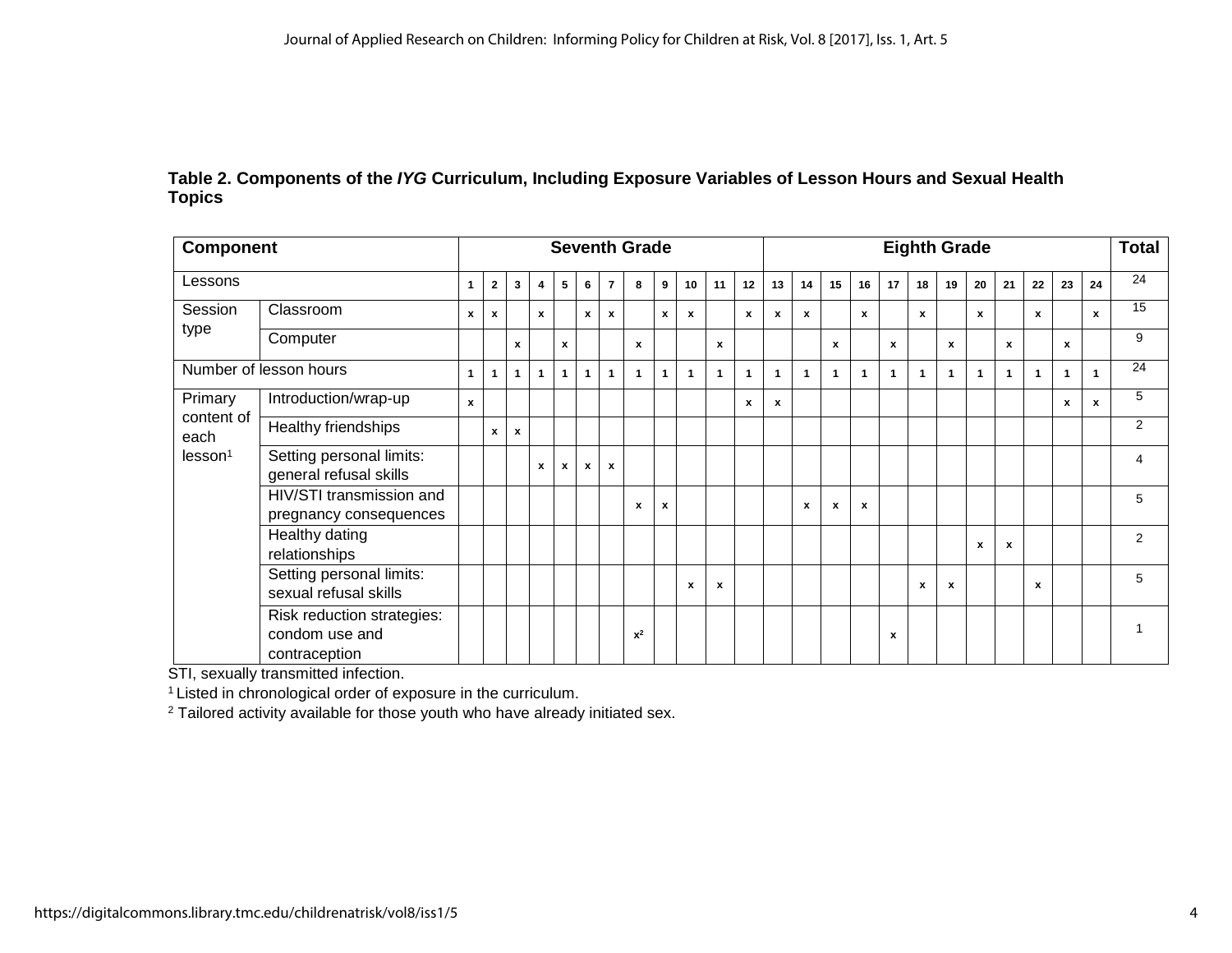## **METHODS**

#### **Study Design and Participants**

A post hoc analysis was conducted on data collected from a randomized controlled trial conducted between 2006 and 2010 in 15 urban middle schools in a large south central US school district.<sup>16</sup> The trial comprised a three-arm study to evaluate the efficacy of two versions of *IYG* (the original, abstinence-based *risk reduction* version and an abstinence-until-marriage *risk avoidance* version) in delaying sexual initiation compared with a control condition.

Seventy-eight percent of students were classified as economically disadvantaged. Seventh grade students were recruited to reach a quota of 100 per school. Sixty percent of students returned a parental consent form, 83% with permission to participate. Of those students, 93% (n=1742) completed the baseline survey. No significant differences in recruitment occurred across study conditions. Ninth grade surveys were completed by 1333 students (23.5% attrition). Students who were lost to follow-up were more likely to be male (*P*<.05), older (*P*<.001), and sexually experienced at baseline (*P*<.001), with no significant differences across conditions.<sup>16</sup>

Data from students who were exposed to the *IYG* risk reduction curriculum and were not sexually active at baseline (n=314) were retained for post hoc analysis in this study. The *IYG* risk reduction curriculum was the focus of this study because it met the criteria for an evidence-based program (with demonstrated repeatable effectiveness in two consecutive randomized controlled trials) and was also representative of programs meeting sexual health risk reduction objectives for curricula in the United States.<sup>14</sup> The study was approved by the University of Texas Health Science Center Institutional Review Board and the school district Office of Research Accountability.

#### **Measures**

Measures for this post hoc study included behavioral, exposure, and demographic measures.

*Behavioral outcome measure.* The behavioral outcome for students who reported no lifetime sexual experience at baseline (indicating no to "ever had sex") was the effect of *IYG* on delayed sexual initiation (a composite variable comprising initiation of oral, vaginal, or anal sex) at ninth grade follow-up.<sup>15</sup>

*Exposure measurement.* Data on dosage included number of lesson hours (time-ontask) and which lessons were attended (sexual health topic exposure).

*Demographic measures.* Demographic factors that influence sexual behavior (gender, age, and race/ethnicity) were also assessed.<sup>21,22</sup> Race/ethnicity was collapsed into three categories: African-American, Hispanic, and "other," which included White, Asian, and non-Hispanic multiracial youth.

#### **Data Collection**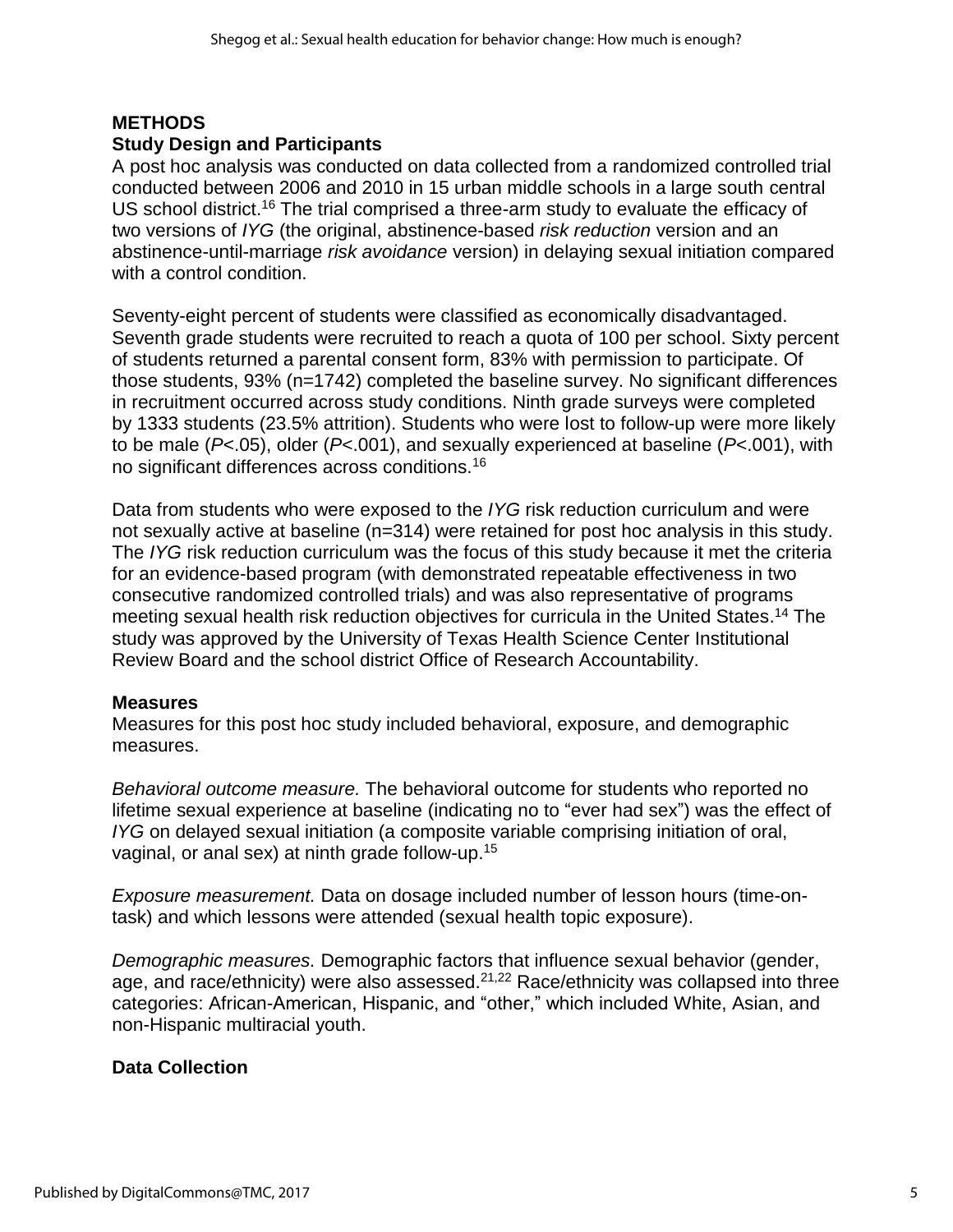The dependent variable of sexual experience was collected with laptop computers through an audio-computer-assisted self-interview (ACASI) at baseline and in ninth grade (26 months after baseline) to increase the reliability of obtaining sensitive information on sexual risk-taking. 23,24 ACASI was also used to collect participant demographics. Surveys were conducted in a quiet location (eg, school library) with laptops positioned so that screens were not visible to others, and headphones were provided. Exposure measures of lesson attendance were collected on attendance logs; these were completed by facilitators for each lesson, who were employed and trained for the research study.

#### **Analysis**

Logistic regression models were used to assess the association of lesson exposure on initiation of any sex by the ninth grade. All models were adjusted for covariates of age, gender, and race/ethnicity. ORs were coded as protective; OR >1 indicated an increased likelihood of delayed sexual initiation from seventh grade into ninth grade. The lesson exposure variable for research question No. 1 was time-on-task (number of lesson-hours a student was exposed to), and for research question No. 2 it was content topics (the sexual health topics for lessons attended by the student).

The possible range of lesson-hour exposure of 1 to 24 hours was collapsed into the following categories:8 or fewer, 9 to 12, 13 to 16, 17 to 20, and 21 to 24 hours. The criterion of 8 or fewer hours provided an appropriate comparative analytic sample and corresponded to an exposure level below that reported by most evidence-based sexual health programs in the empirical literature.<sup>3-6,13,15,25-28</sup> Sexual health topics were categorized by combining lessons with content related to general refusal skills (grade 7, n=4); sexual refusal skills (grade 7, n=2; grade 8, n=3); HIV/STI and pregnancy consequences (grade 7, n=2; grade 8, n=3); healthy friendships (grade 7, n=2); healthy dating relationships (grade 8, n=2); and risk reduction strategies of condom and contraception use (grade 8, n=1) (**Table 2**).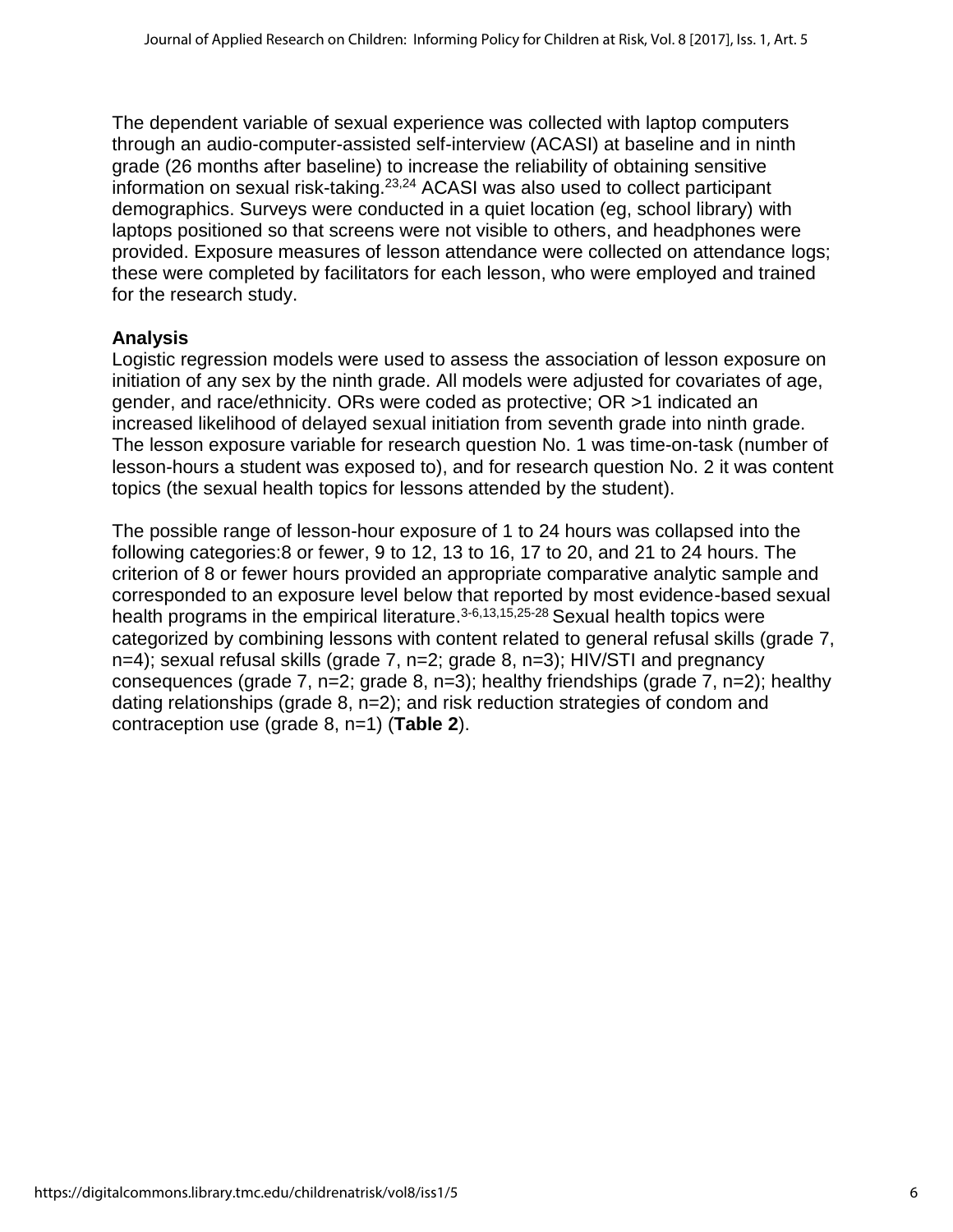## **RESULTS Participant Characteristics**

Participants were not sexually experienced at baseline and were 61.1% female, 36.3% African-American, and 54.5% Hispanic, with a mean age of 12.6 years (standard deviation  $[SD]=\pm 0.67$ ) at baseline.

## **Intervention Exposure**

Implementation of *IYG* ranged from 4 to 6 weeks per grade level. On average, students attended a total of 15 to 16 of the 24 lessons (mean±SD=16.0±6.23; mode=20 lessons; range=2-24 lessons). Percentage attendance ranged from 75.2% to 86.5% for seventh grade lessons and from 55.0% to 78.6% for eighth grade lessons. Of the 314 participants, 15 (4.8%) attended all 24 lessons, with 71 (22.6%) attending all seventh grade lessons and 51 (16.2%) attending all eighth grade lessons.

## **Research Question No. 1: Time-on-Task**

Successive regression models were generated to determine how many hours of lesson exposure were required to delay sexual initiation in seventh grade youth by ninth grade. These included a referent category of 8 lessons or fewer and successive categories of 9 to 12, 13 to 16, 17 to 20, and 21 to 24 lessons (**Table 3**). No effect was indicated before up to 12 hours of exposure. A significant effect of delayed sexual initiation was demonstrated at 13 to 16 hours of exposure (OR=8.40, *P*<0.001); this effect was retained with movement toward the 17- to 20-hour bracket (OR=2.42, *P*<0.05) and the 21- to 24-hour bracket (OR=4.24, *P*<0.01). These models did not distinguish between seventh and eighth grade exposure.

| <b>Exposure (hours)</b>         | n  | <b>OR</b> | 95% CI        | P Value |
|---------------------------------|----|-----------|---------------|---------|
| 8 or fewer hours<br>(reference) | 32 |           |               |         |
| $9 - 12$                        | 48 | 2.54      | (1.06, 5.97)  | 0.058   |
| $13 - 16$                       | 56 | 8.40      | (2.16, 12.63) | 0.000   |
| $17 - 20$                       | 89 | 2.42      | (1.35, 6.51)  | 0.043   |
| $21 - 24$                       | 89 | 4.24      | (1.74, 8.46)  | 0.002   |

#### **Table 3. Research Question No. 1: Association of Time-on-Task (Number of Lesson Hours) With Delayed Sexual Initiation by 9th grade\* (n=314)**

CI, confidence interval; n, number; OR, odds ratio.

\* Effect size is OR; OR coded as protective; OR >1 indicates an increased likelihood of delayed sexual initiation in 9th grade. All models adjusted for race/ethnicity, gender, and age.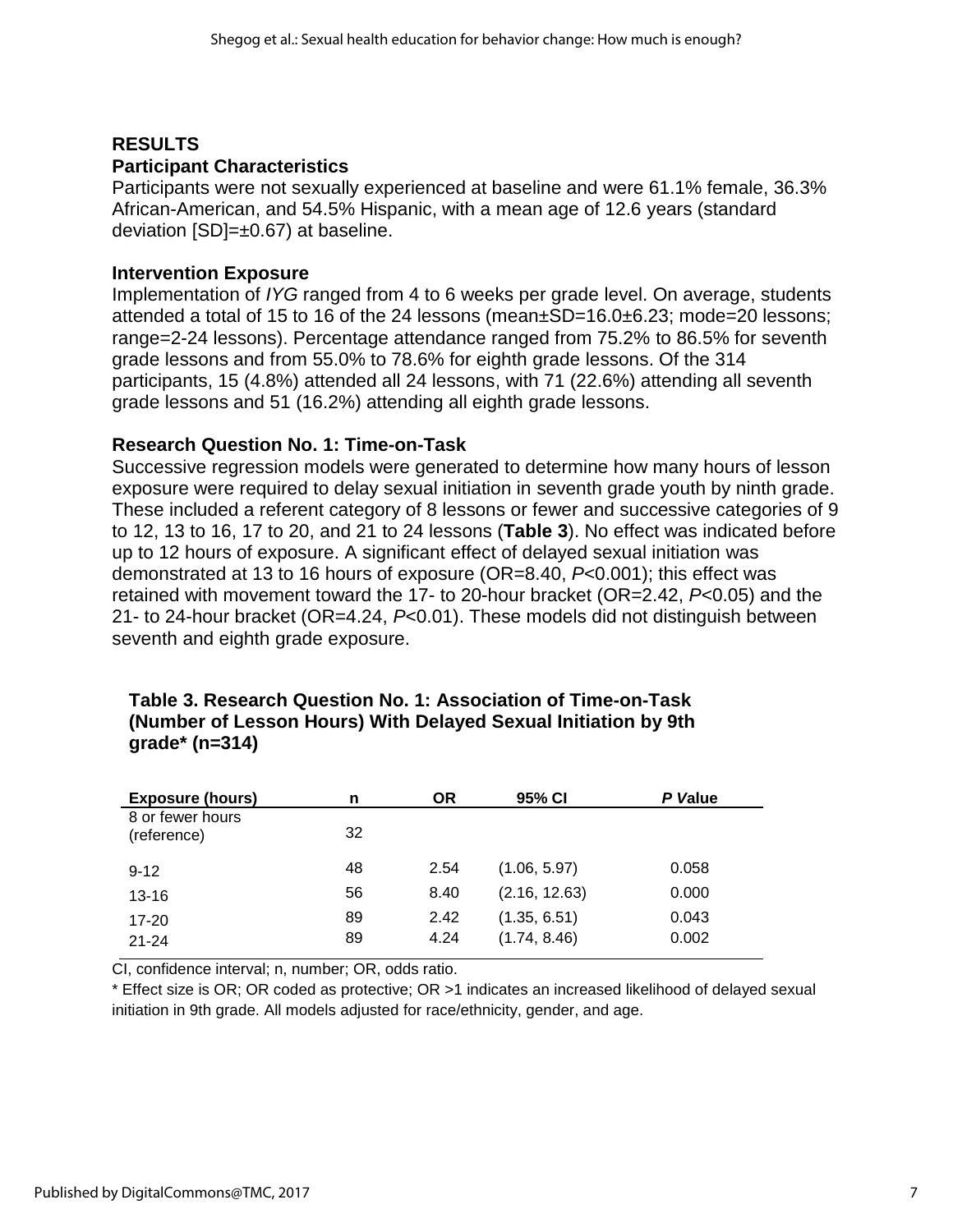#### **Research Question No. 2: Content Topics**

Models were generated to determine if specific sexual health topics were associated with delayed sexual initiation in ninth grade (**Table 4**). Lessons were entered into the models as percentage exposure for standardized comparison across models. A student attending all lessons covering a topic was coded as having 100% exposure for that topic, a student attending half the lessons was coded as having 50% exposure, and a student attending no lessons was coded as having 0% exposure. The ORs indicated the difference between delay of sexual initiation of a student with full (100%) or partial (50%) exposure to a given topic and delay of someone with no exposure to the same topic. Models 1 through 6 indicated the bivariate independent association of exposure to individual content topics: General Refusal Skills and Sexual Refusal Skills, HIV/STI and Pregnancy Consequences, Healthy Friendships, Healthy Dating Relationships, and Risk Reduction Strategies. A significant association with delayed sexual initiation was demonstrated for General Refusal Skills (model 1) (OR=2.56, *P*<0.05) and HIV/STI and Pregnancy Consequences (model 3, OR=4.05, *P*<0.01). This significant association was retained for HIV/STI and Pregnancy Consequences in the multivariate model (model 7) (OR=4.93, *P*<0.05).

## **Table 4. Research Question No. 4: Association of Sexual Health Topics With Delayed Sexual Initiation by Ninth Grade (N=314)**

| <b>Sexual Health Topics</b>                                      | OR*      | 95% CI        | P Value |
|------------------------------------------------------------------|----------|---------------|---------|
| Model 1: General Refusal Skills                                  | $2.56**$ | (1.08, 6.07)  | 0.032   |
| Model 2: Sexual Refusal Skills                                   | 1.92     | (0.80, 4.63)  | 0.146   |
| Model 3: HIV/STI and Pregnancy Consequences                      | 4.05     | (1.67, 9.80)  | 0.002   |
| Model 4: Healthy Friendships                                     | 1.50     | (0.69, 3.23)  | 0.306   |
| Model 5: Healthy Dating Relationships                            | 1.34     | (0.73, 2.44)  | 0.343   |
| Model 6: Risk Reduction Strategies, Condom Use/<br>Contraception | 1.51     | (0.88, 2.61)  | 0.137   |
|                                                                  |          |               |         |
| Model 7: Exposure to all topics                                  |          |               |         |
| <b>General Refusal Skills</b>                                    | 1.37     | (0.38, 4.92)  | 0.628   |
| Sexual Refusal Skills                                            | 1.84     | (0.35, 9.73)  | 0.473   |
| HIV/STI and Pregnancy Consequences                               | 4.93     | (1.28, 19.01) | 0.021   |
| <b>Healthy Friendships</b>                                       | 1.09     | (0.43, 2.78)  | 0.858   |
| <b>Healthy Dating Relationships</b>                              | 1.08     | (0.44, 2.67)  | 0.863   |
| Risk Reduction strategies, Condom Use/<br>Contraception          | 1.09     | (0.49, 2.41)  | 0.836   |

\* OR coded as protective; OR >1 indicates an increased likelihood of delayed sexual initiation in ninth grade. All models adjusted for race/ethnicity, gender, and age.

\*\* Boldface type indicates a significant association.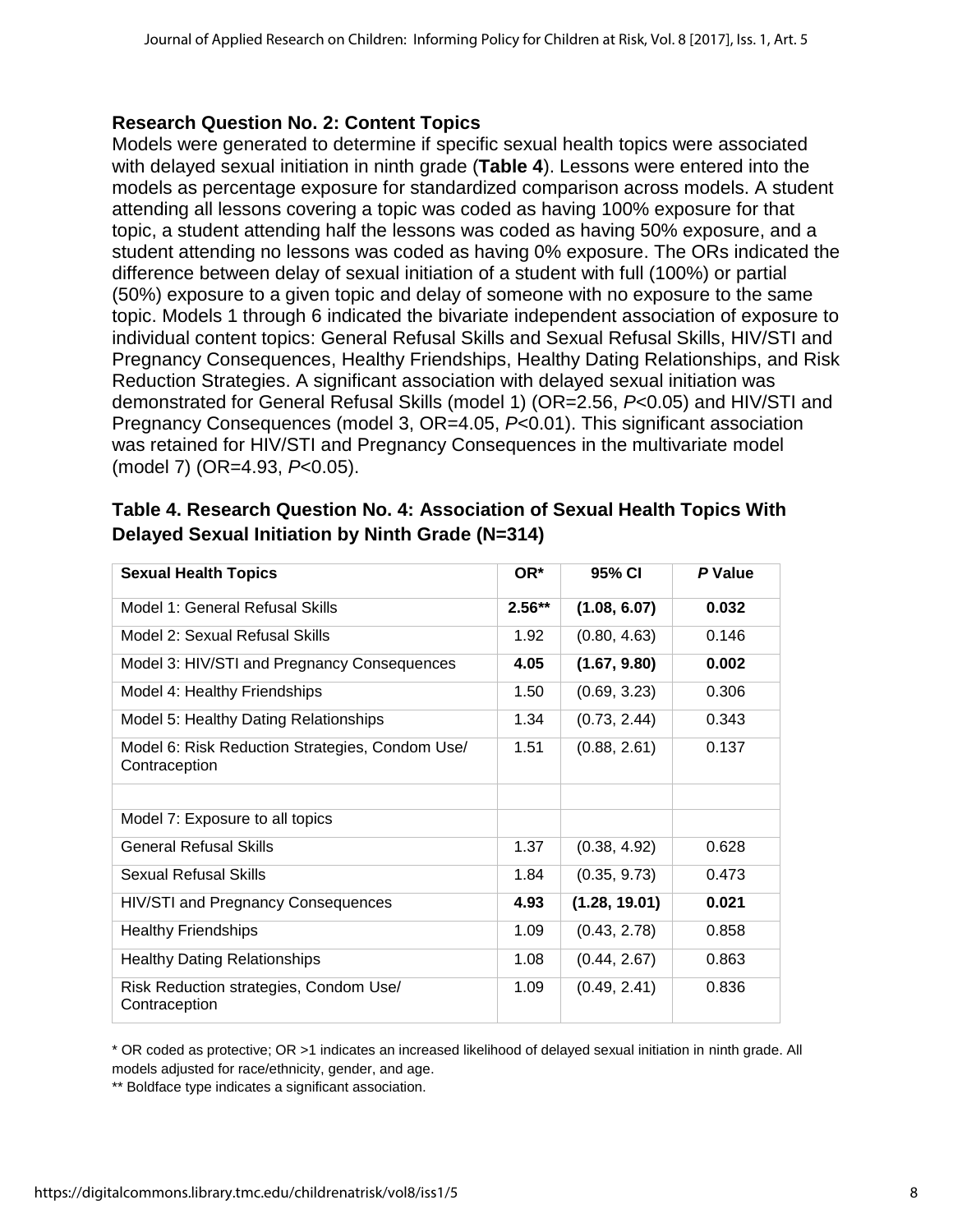#### **DISCUSSION**

This study is one of the first to investigate systematically the relationship between dosage of an evidence-based HIV/STI and pregnancy prevention curriculum and delayed initiation of sex in middle school youth. The greatest effect of exposure on reducing sexual initiation was achieved after a minimum of 13 to 16 lesson-hours of exposure and exposure to content on HIV/STI and pregnancy consequences.

#### **Time-on-Task**

This study suggests that 13 hours is a minimal dose to achieve delayed initiation. This is consistent with the findings of Kirby et al suggesting 15 sessions of 45 to 60 minute sessions each, as well as with other evaluation results from trials of evidence-based programs.3,10,25,26 Greater exposure has traditionally been associated with a greater likelihood of behavioral effect.<sup>31</sup> Miller et al established that a high degree of intervention exposure contributed to the effect of a violence prevention program, and Peskin et al established a dose association with delay in sexual initiation in a post hoc data analysis from a randomized controlled trial.<sup>3,8</sup> However, delayed sexual initiation has been reported with less exposure. Jemmott et al established that eight 1-hour abstinence-only modules could significantly delay sexual initiation,<sup>7</sup> and other evidence-based programs have reported delay with as few as six to nine lessons. <sup>4</sup> These studies had follow-up periods of 12 and 6 months, respectively. Longer-term effects at 2 years have been demonstrated only with curricula requiring greater lesson exposure.

The dose response was not linear. A fluctuation in the OR between lesson exposure categories was observed, with a dip for exposure of 17 to 20 hours (OR=2.42). The reason is unclear. It is possible that this was associated with factors that might have made the exposure categories qualitatively different, such as lesson type, content, channel, or a complex interaction of these. Establishing a "tipping point" for significance provides some guidance on "how much" but raises the question of "qualitative" factors that may enable a shorter lesson exposure still to be associated with long-term delay in sexual initiation.

#### **Content Topics**

Activities that addressed HIV/STI and pregnancy consequences were important for achieving delayed sexual initiation. This content is often a component of sexual health programs. *IYG* helps learners personalize the consequences of HIV/STIs and pregnancy, a characteristic of effective programs.<sup>12</sup> This content is associated with future orientation, goal setting, and the biological aspects of sexual health, including puberty, reproduction, and specific definitions of sex. The lessons are not purely didactic and use theory-based methods of role modeling and simulation and interactive activities to build cognitive skills. It is difficult to determine the extent to which other factors, such as the way the content was delivered or when the content was delivered relative to other content within *IYG*, may have made it more compelling or motivational. It is unclear why skills training, which is acknowledged as core content in effective sexual health education (eg, refusal and negotiation skills training), was not statistically significant in the final model.<sup>14</sup> The findings do suggest that consequences be retained when content delivery is prioritized under constraints of limited class time to devote to sexual health.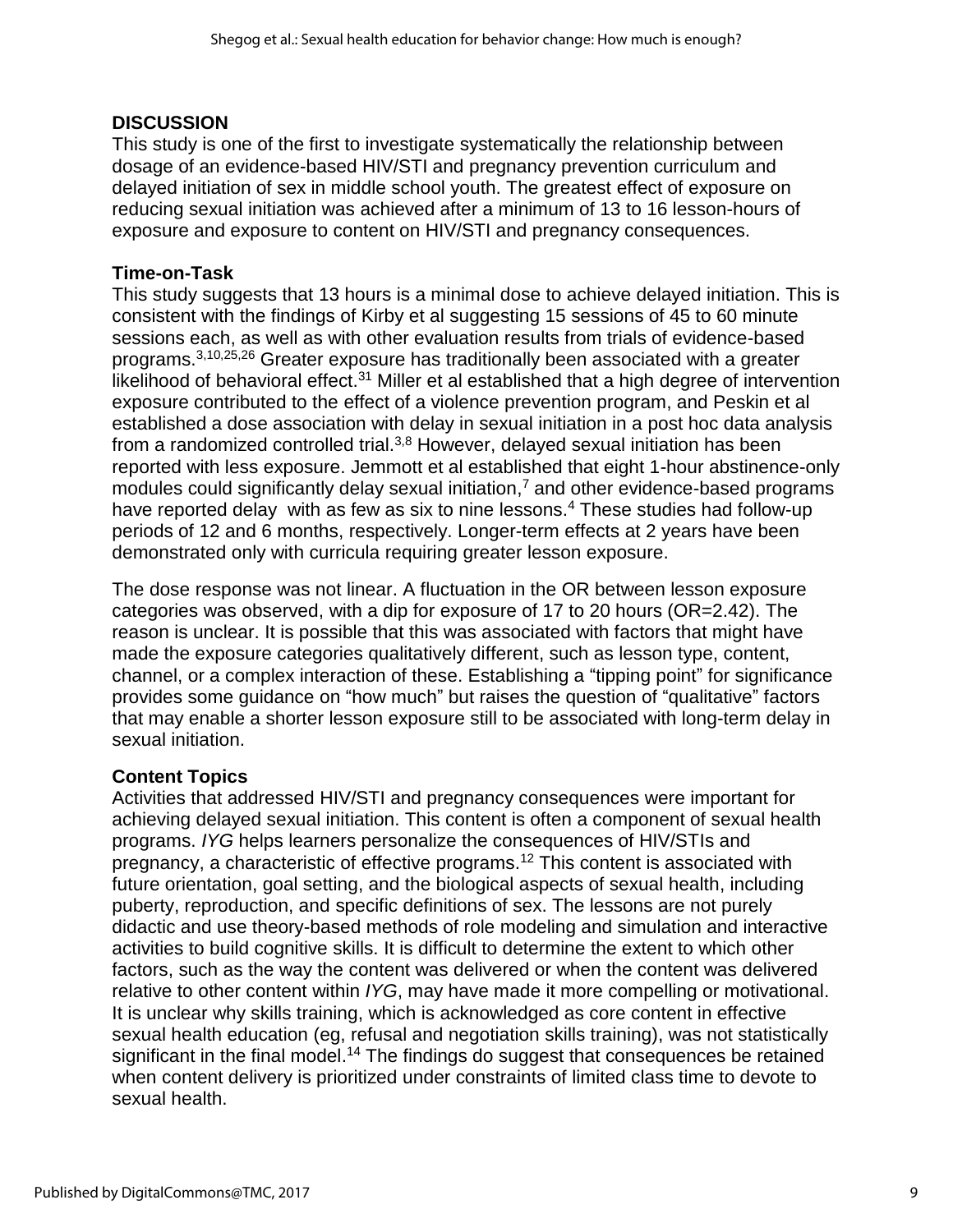Currently, 24 states and the District of Columbia mandate sex education, and 34 states and the District of Columbia mandate HIV education.<sup>32</sup> There are no general requirements, or recommendations, regarding the duration of these curricula. However, content requirements, which vary by state, do exist. Possible content topics include contraception, abstinence, importance of sex only within marriage, sexual orientation, negative outcomes of teen sex, and life skills training (eg, avoiding coercion, healthy decision making, and family communication). This study can contribute data toward future sex education policy. For example, the finding that 13 hours of exposure to risk reduction sex education can delay sexual initiation may be helpful in providing a "prescribed duration" for achieving abstinence at long-term follow-up. Such a guideline could assist in meeting the abstinence goal that is a major focus of sexual health policy. Currently, 37 states mandate that abstinence be "covered or stressed" if sex education is taught. A second example is that the findings in this study suggest maintaining a focus on the consequences of pregnancy. This is consistent with a policy in 13 states that mandates coverage of the negative outcomes of teen sex when sex education is taught.

## **Limitations**

These exploratory results need to be interpreted in light of the study limitations, including restricted sample size, focus on the single behavioral outcome of delayed initiation, mono-operational bias with use of a single evidence-based program, and potential contamination of exposure to varied content when a lesson's content is defined by the predominant sexual health topic in the lesson. This suggests that caution should be exercised in generalizing these findings to explain the effectiveness demonstrated in other evidence-based programs. Future studies could investigate other possible causative factors, such as session frequency and spacing,<sup>33</sup> differential association with grade,<sup>11,34</sup> and influence of classroom vs a computer delivery channel.<sup>3,35,36</sup> This study suggests a need to continue to explore the factors that contribute most to the effectiveness of evidence-based sexual health curricula, particularly those with demonstrated effectiveness even at low doses.

## **CONCLUSION**

The findings in this study are supportive of previous studies and modestly indicate that providing at least 13 hours of exposure of sexual health content to middle school youth is associated with delayed sexual initiation. The findings also support providing descriptions of reproduction, specific definitions of sex, and framing content in regard to consequences and life goals. These findings may assist schools in meeting the challenge of enabling the effectiveness of evidence-based sexual health curricula, even in an increasingly competitive and constrained academic environment.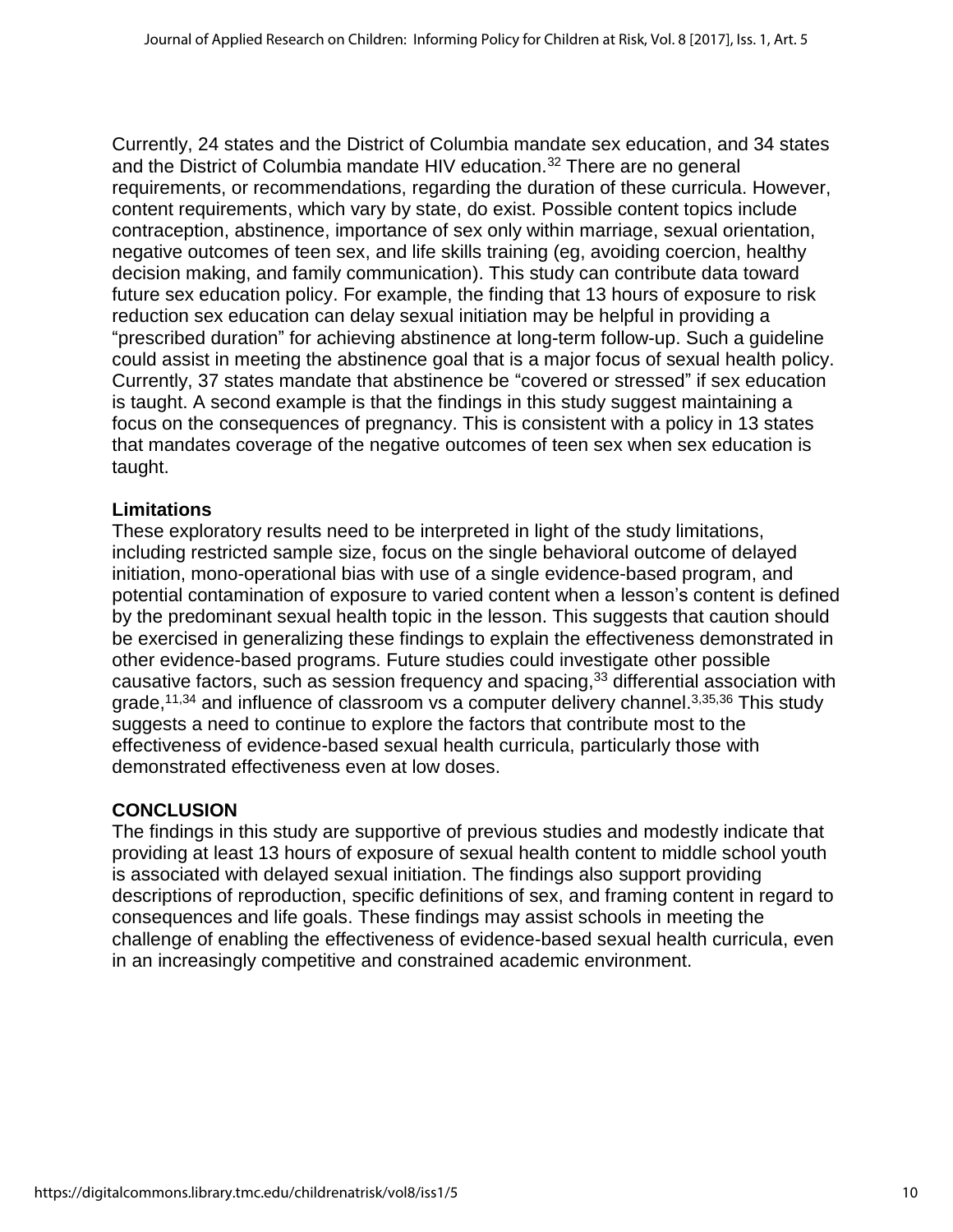## **References**

- 1. U.S. Department of Health and Human Services, Office of Adolescent Health. Trends in teen pregnancy and childbearing. http://www.hhs.gov/ash/oah/adolescent-healthtopics/reproductive-health/teen-pregnancy/trends.html. Reviewed June 2, 2016. Accessed September 22, 2017.
- 2. Centers for Disease Control and Prevention. CDC fact sheet. Reported STDs in the United States. 2014 National data for chlamydia, gonorrhea, and syphilis. http://www.cdc.gov/std/stats14/std-trends-508.pdf - PDF. Published November 2015. Accessed September 22, 2017.
- 3. Peskin MF, Shegog R, Markham CM, et al. Efficacy of It's Your Game-Tech: a computer-based sexual health education program for middle school youth. *J Adolesc Health*. 2015;56(5):515-521.
- 4. LaChausse R. Evaluation of the positive prevention HIV/STD curriculum. *Am J Health Educ.* 2006;32(4):203-209.
- 5. O'Donnell L, Stueve A, O'Donnell C, et al. Long-term reductions in sexual initiation and sexual activity among urban middle schoolers in the Reach for Health Service Learning Program. *J Adolesc Health.* 2002;31(1):93-100.
- 6. O'Donnell L, Stueve A, San Doval A, et al. The effectiveness of the Reach for Health Community Youth Service Learning Program in reducing early and unprotected sex among urban middle school students. *Am J Public Health.* 1999;89(2):176-181.
- 7. Jemmott JB, Jemmott LS, Fong GT. Abstinence and safer sex HIV risk-reduction interventions for African American adolescents. A randomized control trial. *JAMA.* 1998;279(19):1529-1536.
- 8. Miller E, Tancredi DJ, McCauley HL, et al. "Coaching boys into men": a clusterrandomized controlled trial of a dating violence prevention program. *J Adolesc Health.* 2012;51(5):431-438.
- 9. Robin L, Dittus P, Whitaker D, et al. Behavioral interventions to reduce incidence of HIV, STD, and pregnancy among adolescents: a decade in review. *J Adolesc Health.* 2004;34(1):3-26.
- 10. Kirby D, Korpi M, Barth RP, Cagampang HH. The impact of the Postponing Sexual Involvement curriculum among youths in California. *Fam Plann Perspect.*1997;29(3):100-108.
- 11. Silva M. The effectiveness of school-based sex education programs in the promotion of abstinent behavior: a meta-analysis. *Health Educ. Res.* 2002;17(4):471-481.
- 12. Kirby D. Emerging answers 2007: research findings on programs to reduce teen pregnancy and sexually transmitted diseases. The National Campaign to Prevent Teen and Unplanned Pregnancy. https://thenationalcampaign.org/sites/default/files/resource-primarydownload/EA2007 full 0.pdf. Published November 2007. Accessed September 22, 2017.
- 13. Sexuality Information and Education Council of the United States. *Guidelines for Comprehensive Sexuality Education. Kindergarten Through 12th Grade.* 3rd ed. New York, NY: Fulton Press; 2004.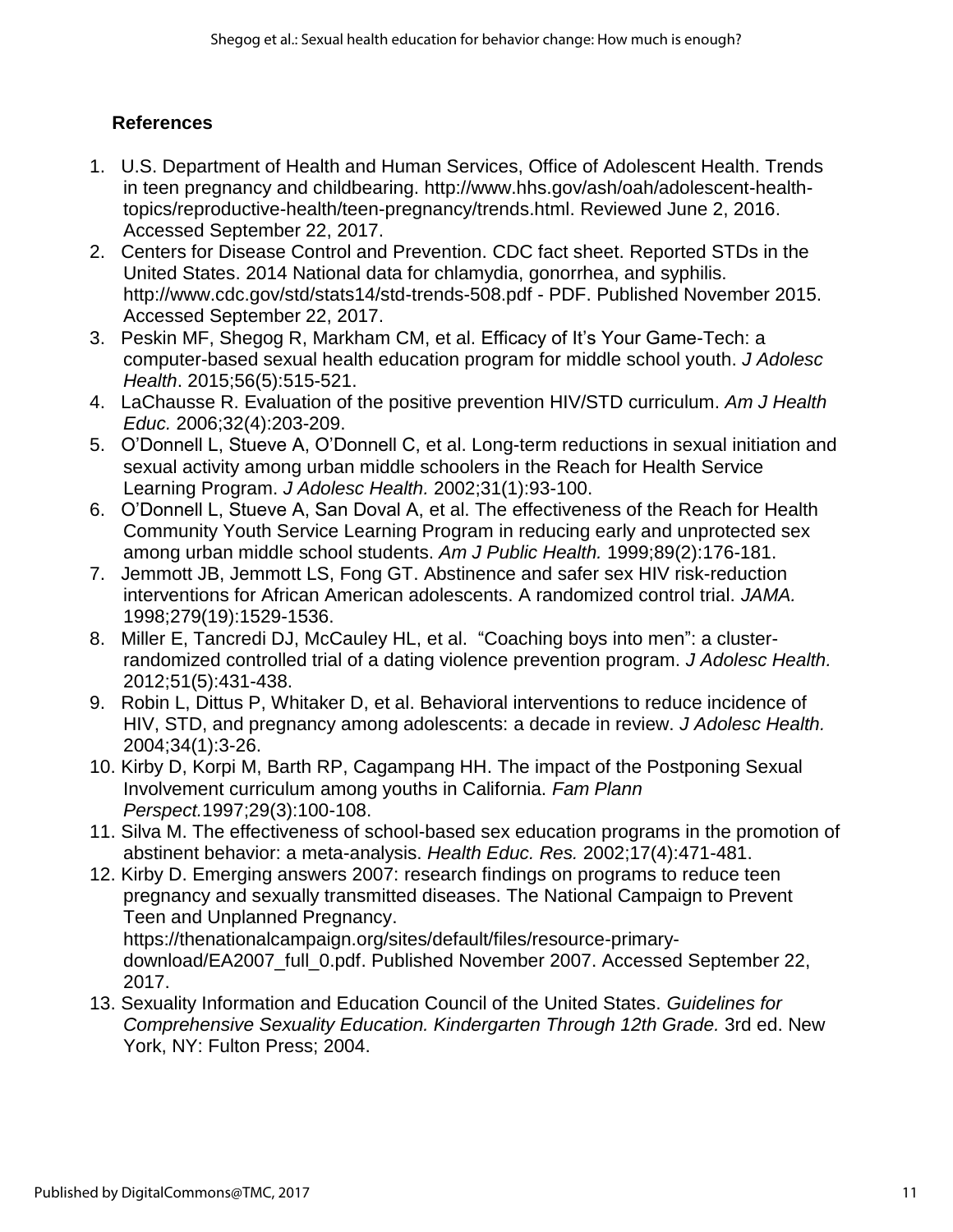- 14. Future of Sex Education Initiative. National sexuality education standards: core content and skills, K-12. http://www.futureofsexed.org/documents/josh-fose-standardsweb.pdf. Published 2011. Accessed September 22, 2017.
- 15. Tortolero S, Markham CM, Peskin MF, et al. It's Your Game: Keep It Real: delaying sexual behavior with an effective middle school program. *J Adolesc Health.* 2010;46(2):169-179.
- 16. Markham CM, Tortolero SR, Peskin MF, et al. Sexual risk avoidance and sexual risk reduction interventions for middle school youth: a randomized controlled trial. *J Adolesc Health.* 2012;50(3):279-288.
- 17. Bartholomew LK, Parcel GS, Kok G et al. *Planning Health Promotion Programs: An Intervention Mapping Approach.* 2nd ed. San Francisco, CA: Jossey-Bass; 2006.
- 18. Bandura A. *Social Foundations of Thought and Action: a Social Cognitive Theory.* Englewood Cliffs, NJ: Prentice-Hall; 1986.
- 19. Azjen I. The theory of planned behavior. *Organ Behav Hum Decis Process.* 1991;50(2):179-211.
- 20. Coton C, Shegog R, Markham C, Thiel M, Peskin M, Tortolero S. Creating an immersive virtual world through the integration of diverse 2D and 3D technologies to implement elearning curricula for middle school students. In: Askander M, Kapila V, Karim MA, eds. *Technological Developments in Education and Automation.* New York, NY: Springer; 2010:473-476..
- 21. Blum RW, Beuhring T, Shew ML, et al. The effects of race/ethnicity, income, and family structure on adolescent risk behaviors. *Am J Public Health.* 2000;90:1879-1884.
- 22. Kirby D, Lepore G, Ryan J. Sexual risk and protective factors full report: factors affecting teen sexual behavior, pregnancy, childbearing and sexually transmitted disease: Which are important? Which can you change? ETR Associates for The National Campaign to Prevent Teen and Unplanned Pregnancy. https://thenationalcampaign.org/resource/sexual-risk-and-protectivefactors%E2%80%94full-report. Published November 2007. Accessed September 22, 2017.
- 23. Booth-Kewley S, Larson G, Miyoshi D. Social desirability effects on computerized and paper-and-pencil questionnaires. *Comput Human Behav.* 2007;23:463-477.
- 24. Morrison-Beedy D, Carey M, Tu X. Accuracy of audio computer-assisted selfinterviewing (ACASI) and self-administered questionnaires for the assessment of sexual behavior. *AIDS Behav.* 2006;10:541-552.
- 25. Clark L, Miller K, Nagy S, et al. Adult identity mentoring: reducing sexual risk for African- American seventh grade students. *J Adolesc. Health.* 2005;37(4):337.
- 26. Coyle KK, Kirby DB, Marin BV, Gomez CA, Gregorich SE. Draw the line/respect the line: a randomized trial of a middle school intervention to reduce sexual risk behaviors. *Am J Public Health.* 2004;94(5):843-851.
- 27. Heritage Keepers. Research evidence for Heritage Keepers Abstinence Education. http://tppevidencereview.aspe.hhs.gov/pdfs/HeritageKeepersAbstinenceEducation.pdf. Accessed September 22, 2017.
- 28. Weed SE, Ericksen IH, Lewis A, Grant GE, Wibberly KH. An abstinence program's impact on cognitive mediators and sexual initiation. *Am J Health Behav.* 2008;32(1):60-73.